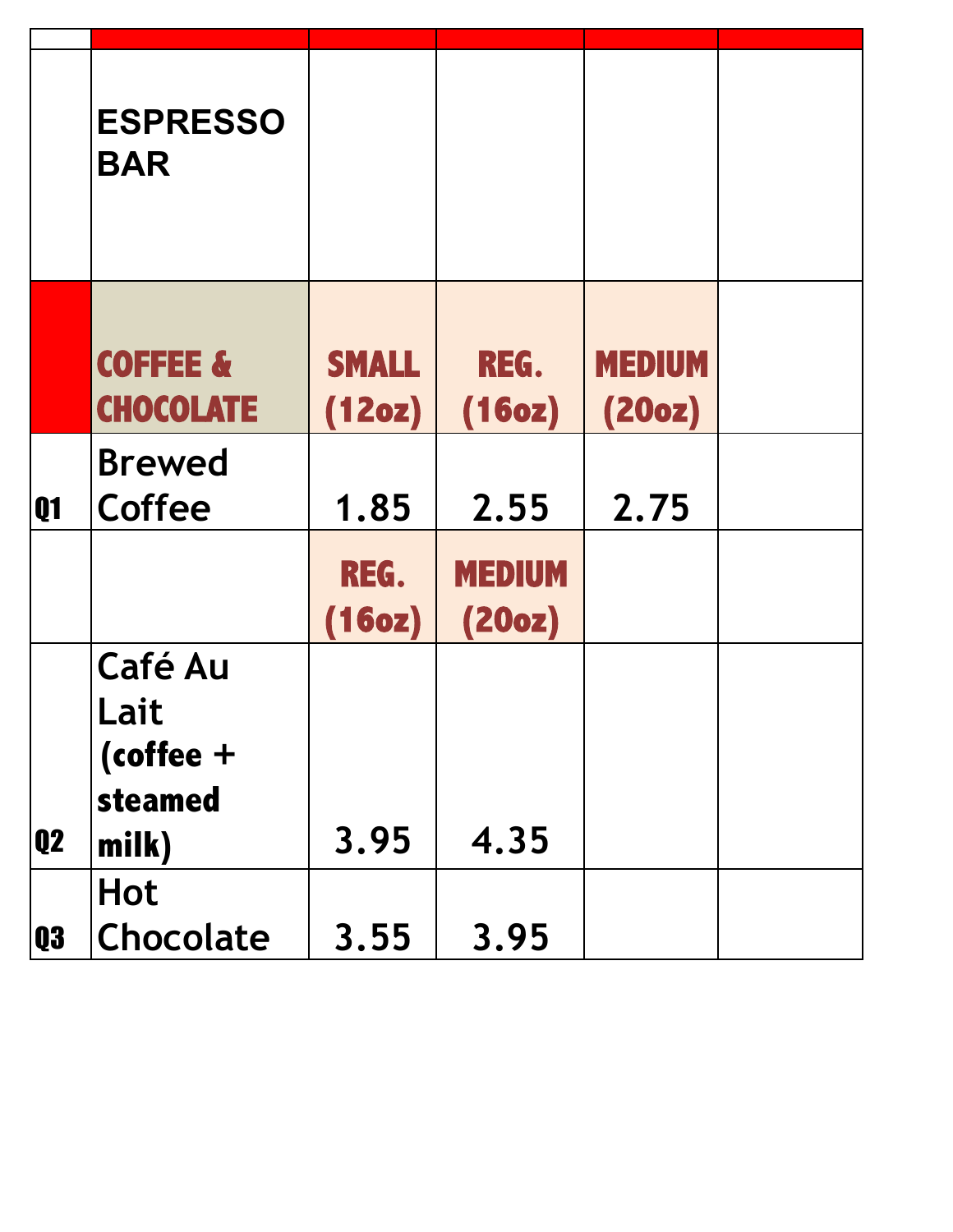| <b>Q4</b>      | Mexican<br><b>Hot</b><br><b>Chocolate</b><br>(w/mexican<br>spice) | 4.25                    | 4.75                    |               |  |
|----------------|-------------------------------------------------------------------|-------------------------|-------------------------|---------------|--|
|                | <b>ESPRESSO</b><br><b>DRINKS</b>                                  | <b>Single</b>           | <b>Double</b>           | <b>Triple</b> |  |
| Q <sub>5</sub> | <b>Espresso</b>                                                   | 2.55                    | 2.95                    | 3.45          |  |
|                |                                                                   | <b>Double</b><br>(16oz) | <b>Triple</b><br>(16oz) |               |  |
| Q6             | Americano                                                         | 3.65                    | 4.25                    |               |  |
| <b>Q</b>       | Red Eye -<br>Hot<br>(espresso +<br>coffee)                        | 3.95                    | 4.75                    |               |  |
| Q8             | <b>Blaster</b><br>(espresso +                                     | Quad<br>(16oz)          | Quad<br>(20oz)          |               |  |
|                |                                                                   | 4.95                    | 5.45                    |               |  |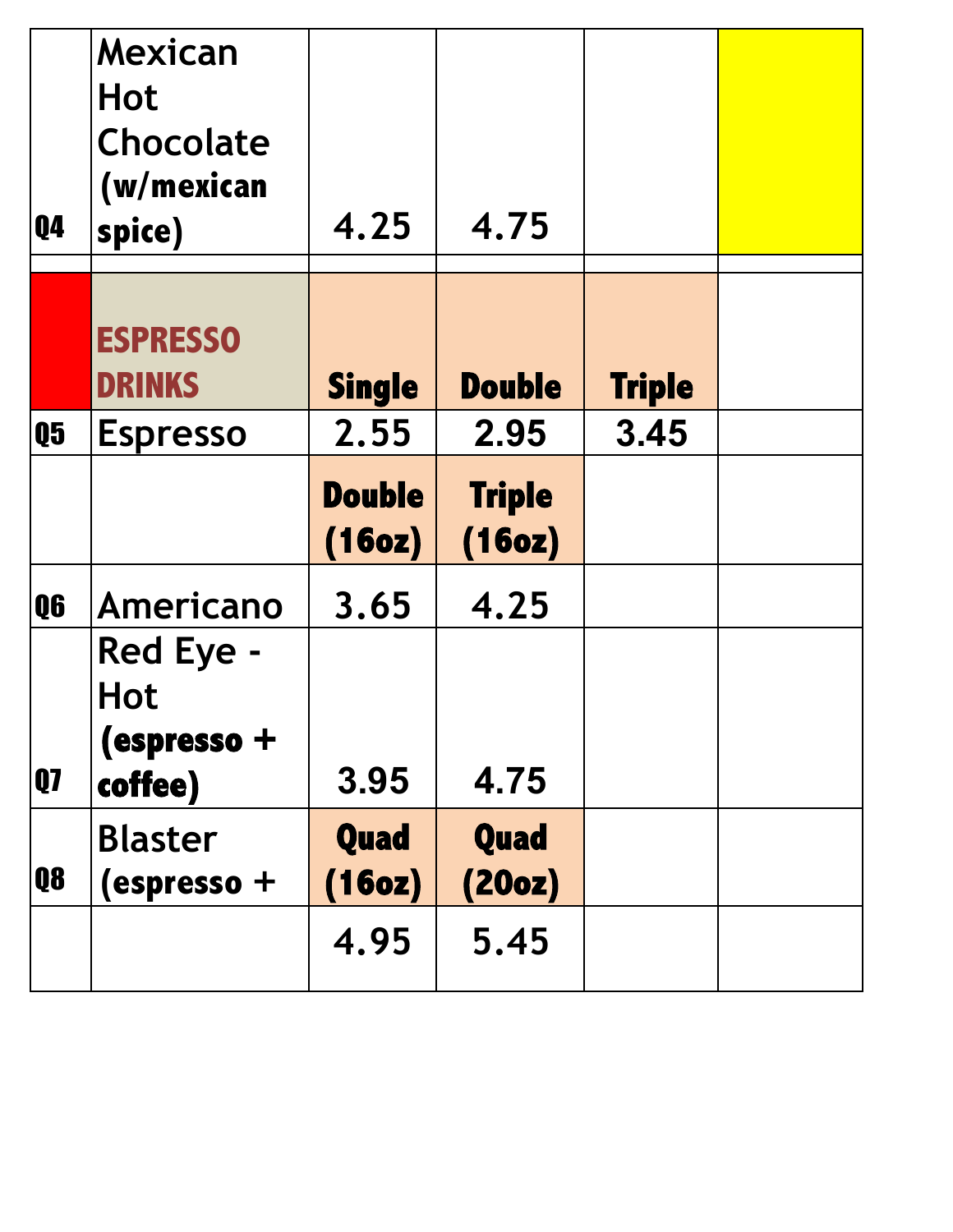|            |                                                                          | <b>SMALL</b><br>(12oz)<br><b>Single</b> | <b>SMALL</b><br>(12oz)<br><b>Double</b>  |  |
|------------|--------------------------------------------------------------------------|-----------------------------------------|------------------------------------------|--|
| Q9         | Cortado (50%<br>espresso +<br>50% thick<br>milk)                         | 3.95                                    | 4.45                                     |  |
| <b>Q10</b> | <b>Macchiato</b><br><i>(espresso)</i><br>with a dash of<br>foamy milk)   | 3.95                                    | 4.45                                     |  |
| Q11        | Capuccino<br>(equal<br>amount of<br>espresso,<br>thick milk and<br>foam) | 3.95                                    | 4.45                                     |  |
|            | <b>LATTES &amp;</b><br><b>MOCHA - HOT</b>                                | <b>REG</b><br>(16oz)<br><b>Single</b>   | <b>MEDIUM</b><br>(20oz)<br><b>Double</b> |  |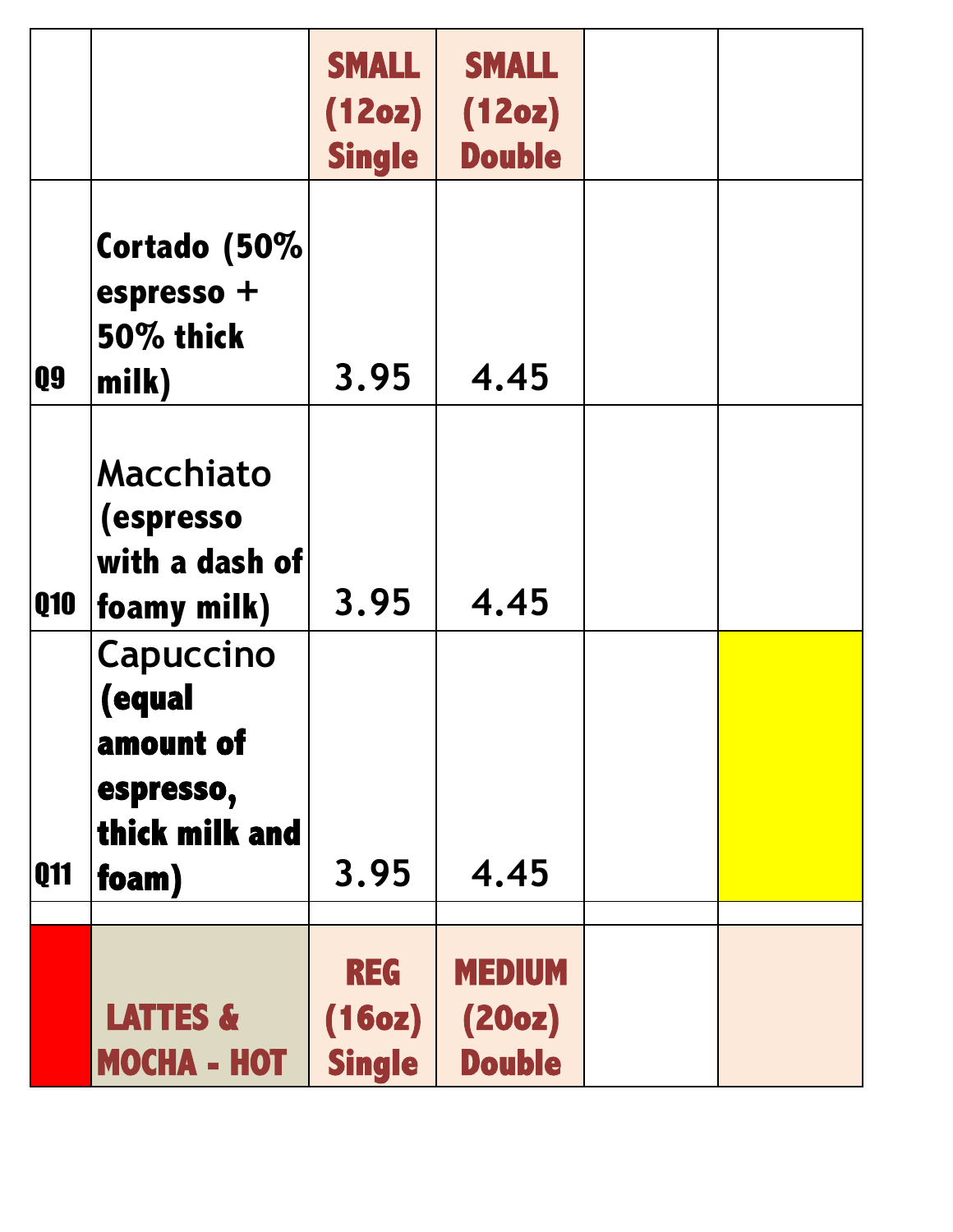|            | <b>Caffe Latte</b> |      |      |  |
|------------|--------------------|------|------|--|
|            |                    |      |      |  |
| Q12        | <b>Hot</b>         | 4.35 | 4.75 |  |
|            | French             |      |      |  |
|            | Vanilla            |      |      |  |
|            |                    | 4.95 | 5.45 |  |
| Q13        | Latte              |      |      |  |
|            | Crème              |      |      |  |
|            | <b>Caramel</b>     |      |      |  |
|            | <b>Brullet</b>     |      |      |  |
|            | Latte (with        |      |      |  |
|            | caramel            |      |      |  |
|            |                    |      |      |  |
| Q14        | syrup)             | 5.25 | 5.75 |  |
|            | <b>Caramel</b>     |      |      |  |
|            | <b>Machiatto</b>   |      |      |  |
|            | Latte (with        |      |      |  |
|            | Vanilla &          |      |      |  |
|            |                    |      |      |  |
|            | <b>Caramel</b>     |      |      |  |
| Q15        | syrups)            | 5.25 | 5.75 |  |
|            |                    |      |      |  |
|            | Caffé              |      |      |  |
|            | Mocha              |      |      |  |
|            | (espresso +        |      |      |  |
|            |                    | 5.25 | 5.75 |  |
| <b>Q16</b> | chocolate)         |      |      |  |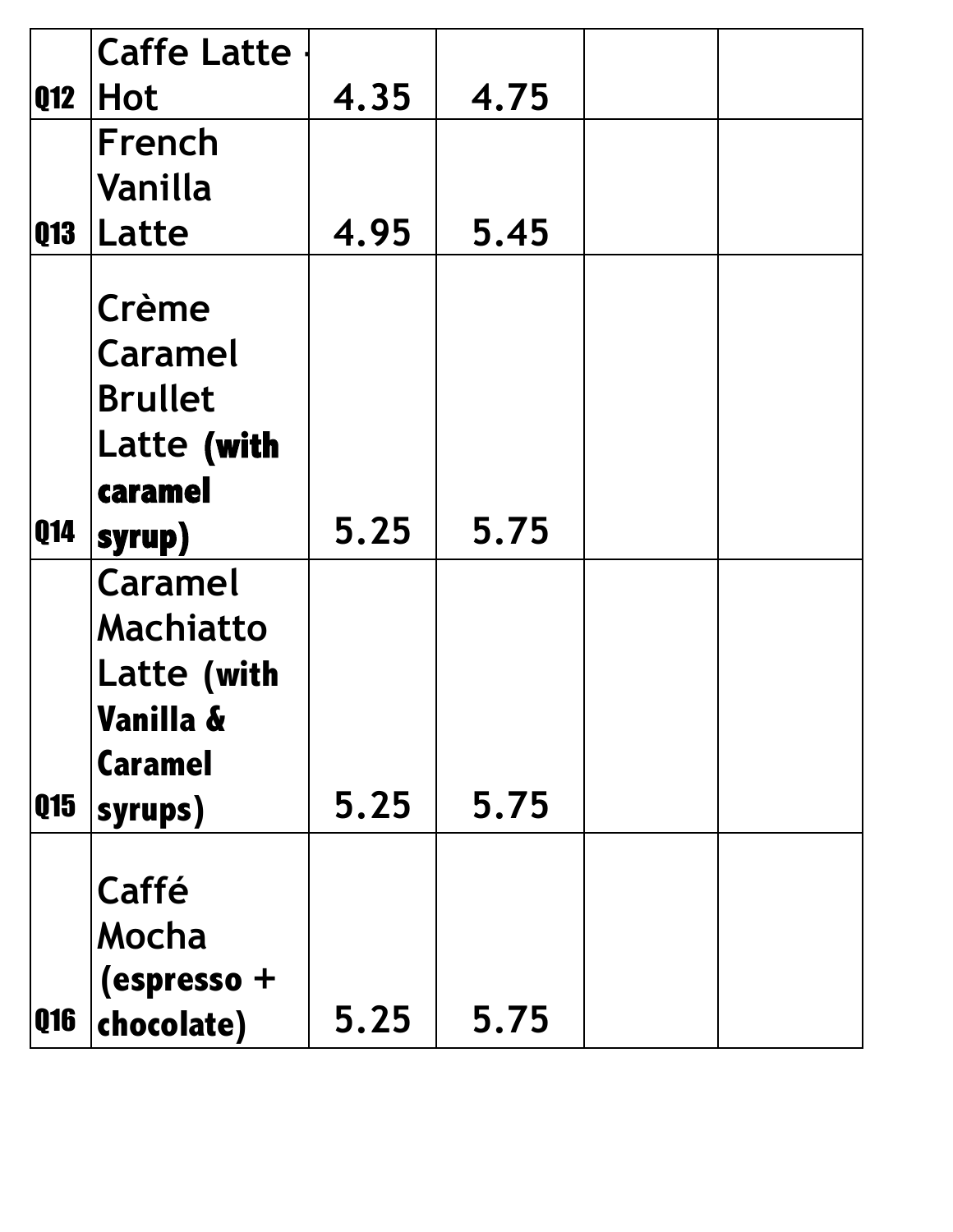| Q17        | <b>Salted</b><br><b>Caramel</b><br>Mocha (with<br>caramel syrup<br>+ sea salt) | 5.25           | 5.75                    |  |
|------------|--------------------------------------------------------------------------------|----------------|-------------------------|--|
| <b>Q18</b> | <b>Mexican</b><br>Mocha<br>(with Mexican<br>spice + sea<br>salt)               | 5.25           | 5.75                    |  |
| Q19        | White<br>Chocolate<br>Mocha<br>(espresso +<br>white<br>chocolate)              | 5.25           | 5.75                    |  |
|            | <b>SUPERFOOD</b><br><b>LATTES</b>                                              | REG.<br>(16oz) | <b>MEDIUM</b><br>(20oz) |  |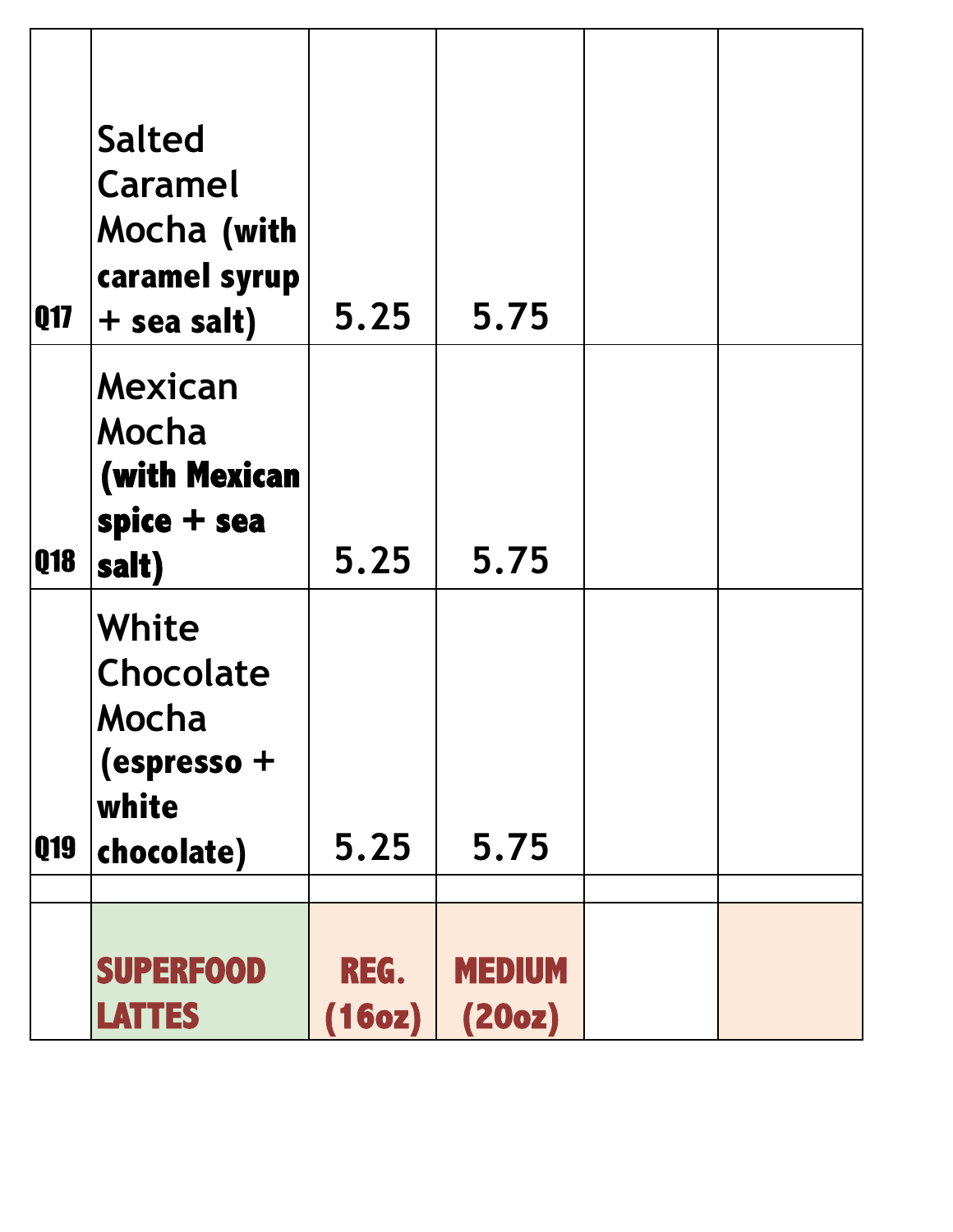|            | Matcha             |               |               |              |  |
|------------|--------------------|---------------|---------------|--------------|--|
|            |                    |               |               |              |  |
|            | <b>Green Tea</b>   |               |               |              |  |
|            | Q20   Latte - Hot  | 4.75          | 5.45          |              |  |
|            | Golden             |               |               |              |  |
|            | <b>Turmeric</b>    |               |               |              |  |
| <b>Q21</b> | Latte - Hot        | 4.75          | 5.45          |              |  |
|            | <b>Chai Tea</b>    |               |               |              |  |
|            | $Q22$ Latte - Hot  | 4.75          | 5.45          |              |  |
|            | Dirty Chai -       |               |               |              |  |
|            | Hot $(knai +$      |               |               |              |  |
| Q23        | espresso)          | 4.75          | 5.45          |              |  |
|            |                    | 5.25          | 5.75          |              |  |
|            |                    |               |               |              |  |
|            |                    |               |               |              |  |
|            |                    |               |               |              |  |
|            | <b>ICED COFFEE</b> | <b>REG</b>    | MEDIUM        | <b>LARGE</b> |  |
|            | DRINKS             | (16oz)        | (20oz)        | (24oz)       |  |
|            |                    | <b>Double</b> | <b>Triple</b> | Quad         |  |
|            | Americano          |               |               |              |  |
| <b>Q24</b> | <b>Iced</b>        | 4.5           | 5.25          | 5.75         |  |
|            | <b>Caffe Latte</b> |               |               |              |  |
| Q25        | <b>Iced</b>        | 4.75          | 5.45          | 5.95         |  |
|            | <b>Caramel</b>     |               |               |              |  |
|            | <b>Machiatto</b>   |               |               |              |  |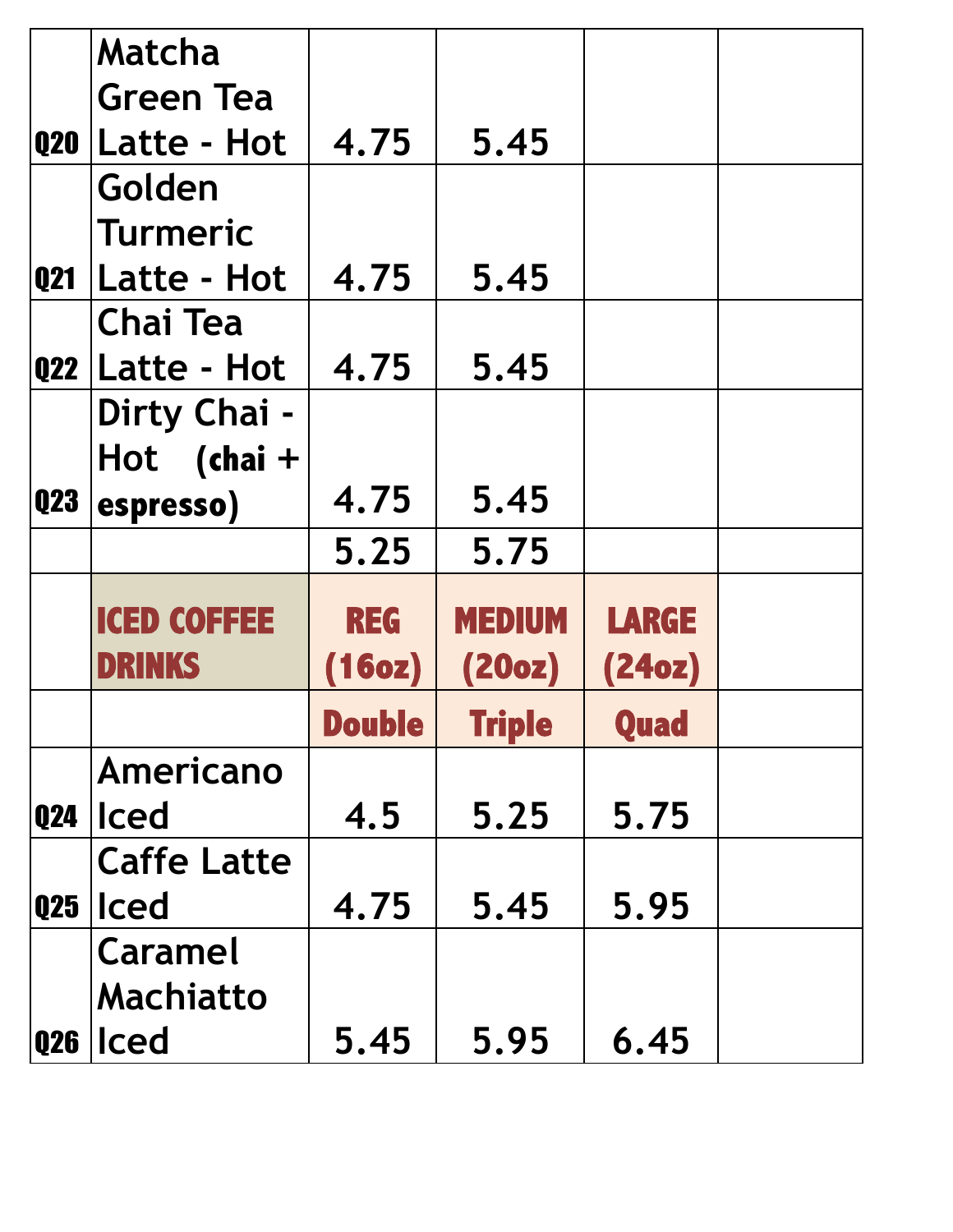|            | Caffe              |                         |               |              |                |
|------------|--------------------|-------------------------|---------------|--------------|----------------|
| <b>Q27</b> | Mocha Iced         | 5.45                    | 5.95          | 6.45         |                |
|            | <b>Salted</b>      |                         |               |              |                |
|            | Caramel            |                         |               |              |                |
| Q28        | Mocha Iced         | 5.45                    | 5.95          | 6.45         |                |
|            | White              |                         |               |              |                |
|            | Chocolate          |                         |               |              |                |
| <b>Q29</b> | <b>Mocha Iced</b>  | 5.45                    | 5.95          | 6.45         |                |
|            |                    |                         |               |              |                |
|            | Regular            | <b>REG</b>              | <b>MEDIUM</b> | <b>LARGE</b> | <b>X-LARGE</b> |
| Q30        | <b>Iced Coffee</b> | (16oz)                  | (20oz)        | (24oz)       | (32oz)         |
|            |                    | $\overline{\mathbf{3}}$ | 3.5           | 3.95         | 5.95           |
|            |                    |                         |               |              |                |
|            |                    |                         |               |              |                |
|            | iced tea           | <u>reg</u>              | MEDIUM        | LARGE        |                |
|            | <b>LATTES</b>      | (16oz)                  | (20oz)        | (24oz)       |                |
|            | <b>Matcha Tea</b>  |                         |               |              |                |
| <b>Q31</b> | Latte - Iced       | 4.95                    | 5.45          | 5.95         |                |
|            |                    |                         |               |              |                |
|            | <b>Chai Tea</b>    |                         |               |              |                |
| Q32        | Latte Iced         | 4.95                    | 5.45          | 5.95         |                |
|            | <b>Dirty Chai</b>  |                         |               |              |                |
| <b>Q33</b> | <b>Iced</b>        | 5.45                    | 6.45          | 6.95         |                |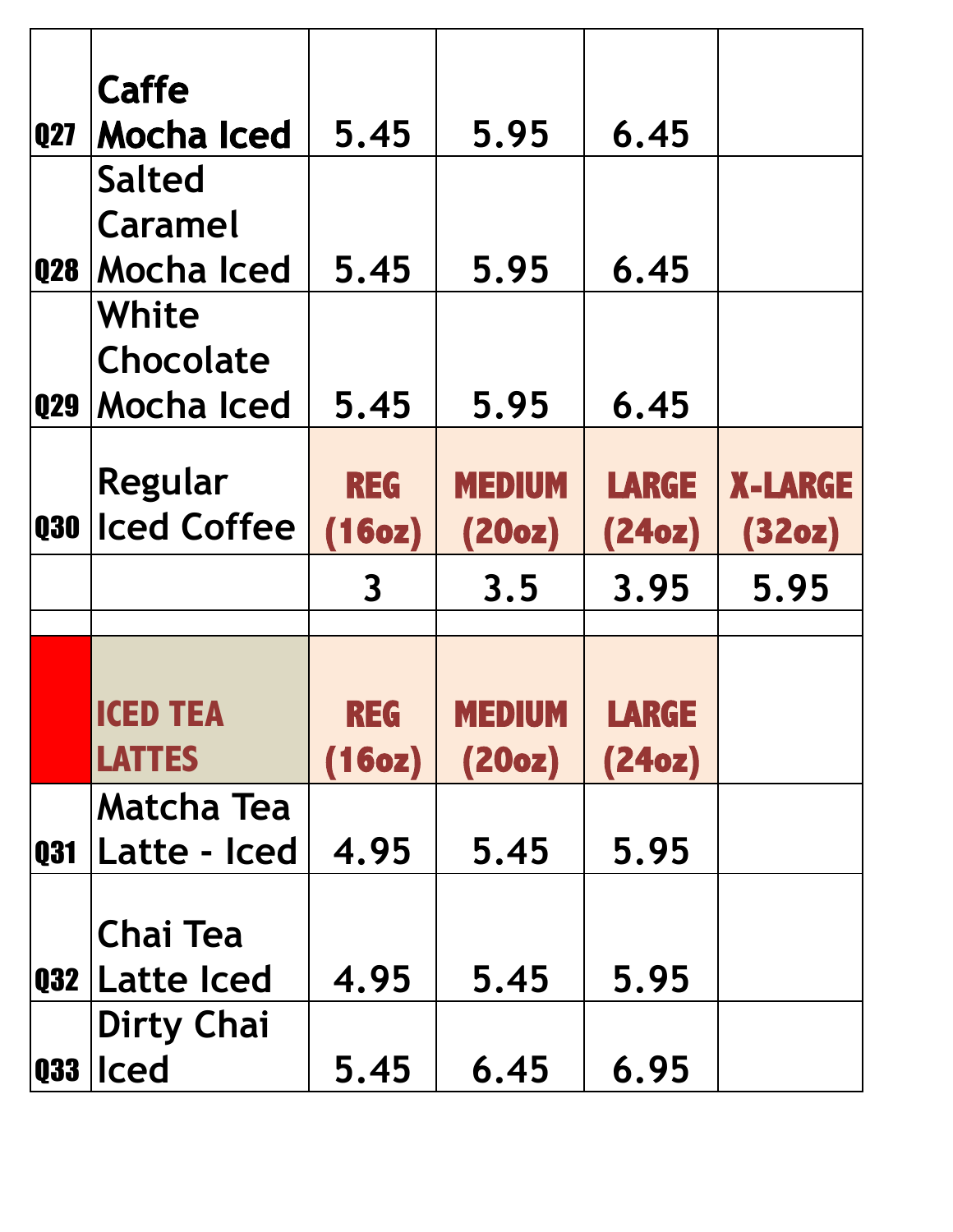|            | (chai tea $+$<br>espresso +<br>milk)                                              | <b>Single</b>  | <b>Double</b>           | <b>Double</b>          |                          |
|------------|-----------------------------------------------------------------------------------|----------------|-------------------------|------------------------|--------------------------|
|            | <b>ICED COLD</b><br><b>BREW</b><br><b>COFFEES</b>                                 | REG.<br>(16oz) | <b>MEDIUM</b><br>(20oz) | <b>LARGE</b><br>(24oz) | <b>X-LARGE</b><br>(32oz) |
| <b>Q34</b> | <b>Cold Brew</b><br>Coffee<br><b>Cold Brew</b>                                    | 3.95           | 4.45                    | 4.95                   | 6.45                     |
| <b>Q35</b> | Latte (with<br>milk)                                                              | 4.25           | 4.95                    | 5.75                   | 6.95                     |
| <b>Q36</b> | <b>Vietnamese</b><br><b>Cold Brew</b><br>Latte (with<br><b>Condensed</b><br>Milk) | 4.95           | 5.45                    | 5.95                   | 7.45                     |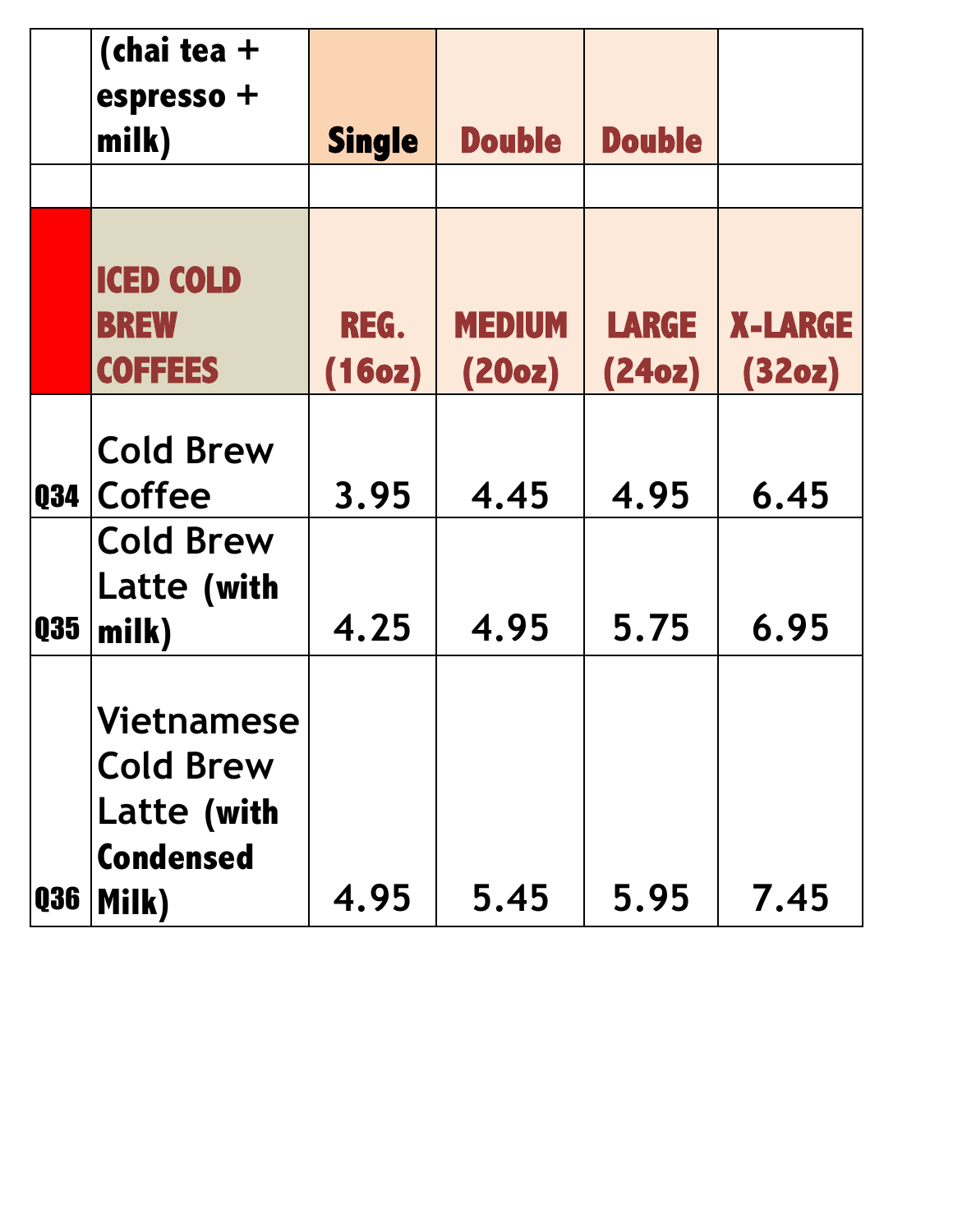| Q37        | Vanilla<br><b>Almond</b><br>Swirl (cold<br>$brew +$<br>almond milk,<br>pinch of<br>cinnamon)        | 4.95           | 5.45                    | 5.95                   | 7.45 |
|------------|-----------------------------------------------------------------------------------------------------|----------------|-------------------------|------------------------|------|
| <b>Q38</b> | <b>Espiritu</b><br>Santo<br>(Brazlian cold<br><b>brew with</b><br>lemon,<br>orange juice,<br>honey) | 5.25           | 5.75                    | 6.25                   | 7.95 |
|            | <b>ICED</b><br><b>HORCHATA &amp;</b><br><b>VIETNAMESE</b><br><b>ICED COFFEE</b>                     | REG.<br>(16oz) | <b>MEDIUM</b><br>(20oz) | <b>LARGE</b><br>(24oz) |      |
| <b>Q39</b> | <b>Iced</b><br>Regular<br>$ $ Horchata                                                              | 4.25           | 4.75                    | 5.25                   |      |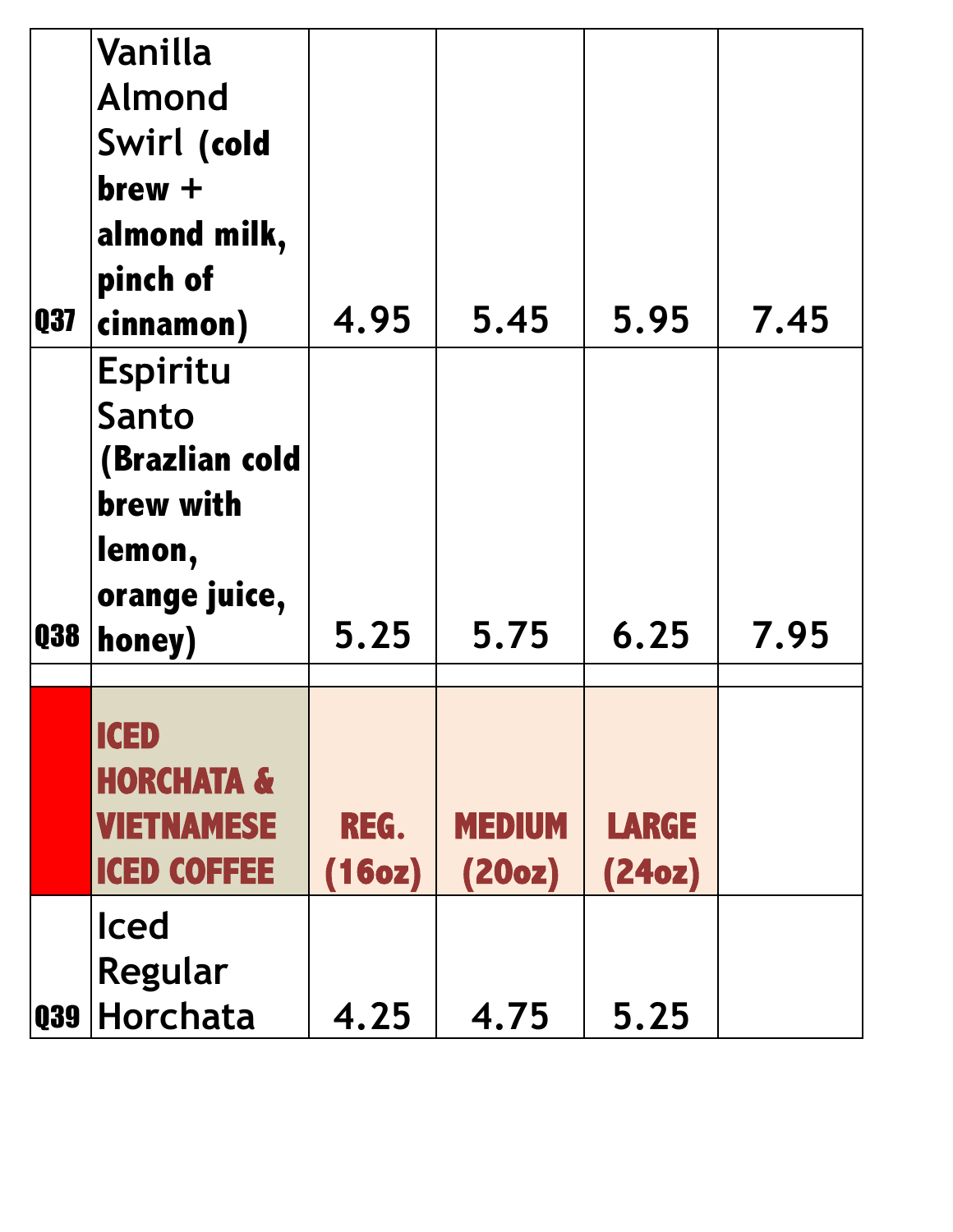| <b>Q40</b> | <b>Iced</b><br><b>Espresso</b><br>Horchata                                            | <b>Single</b><br>4.95 | <b>Single</b><br>5.55   | <b>Double</b><br>5.95  |                          |
|------------|---------------------------------------------------------------------------------------|-----------------------|-------------------------|------------------------|--------------------------|
| <b>Q41</b> | <b>Iced</b><br><b>Vietnamese</b><br>Coffee<br>(espresso +<br>condensed<br>$milk+mlk)$ | <b>Single</b><br>4.95 | <b>Single</b><br>5.55   | <b>Double</b><br>5.95  |                          |
|            | <b>ICED TEA</b><br><b>FRESHERS</b>                                                    | <b>REG</b><br>(16oz)  | <b>MEDIUM</b><br>(20oz) | <b>LARGE</b><br>(24oz) | <b>X-LARGE</b><br>(24oz) |
| <b>Q42</b> | <b>Iced Green</b><br><b>Tea</b>                                                       | 3.15                  | 3.55                    | 3.95                   | 4.95                     |
|            | <b>Blueberry</b><br>Sencha<br>Fresca<br>(green tea<br>+ blue<br>berries+le            |                       |                         |                        |                          |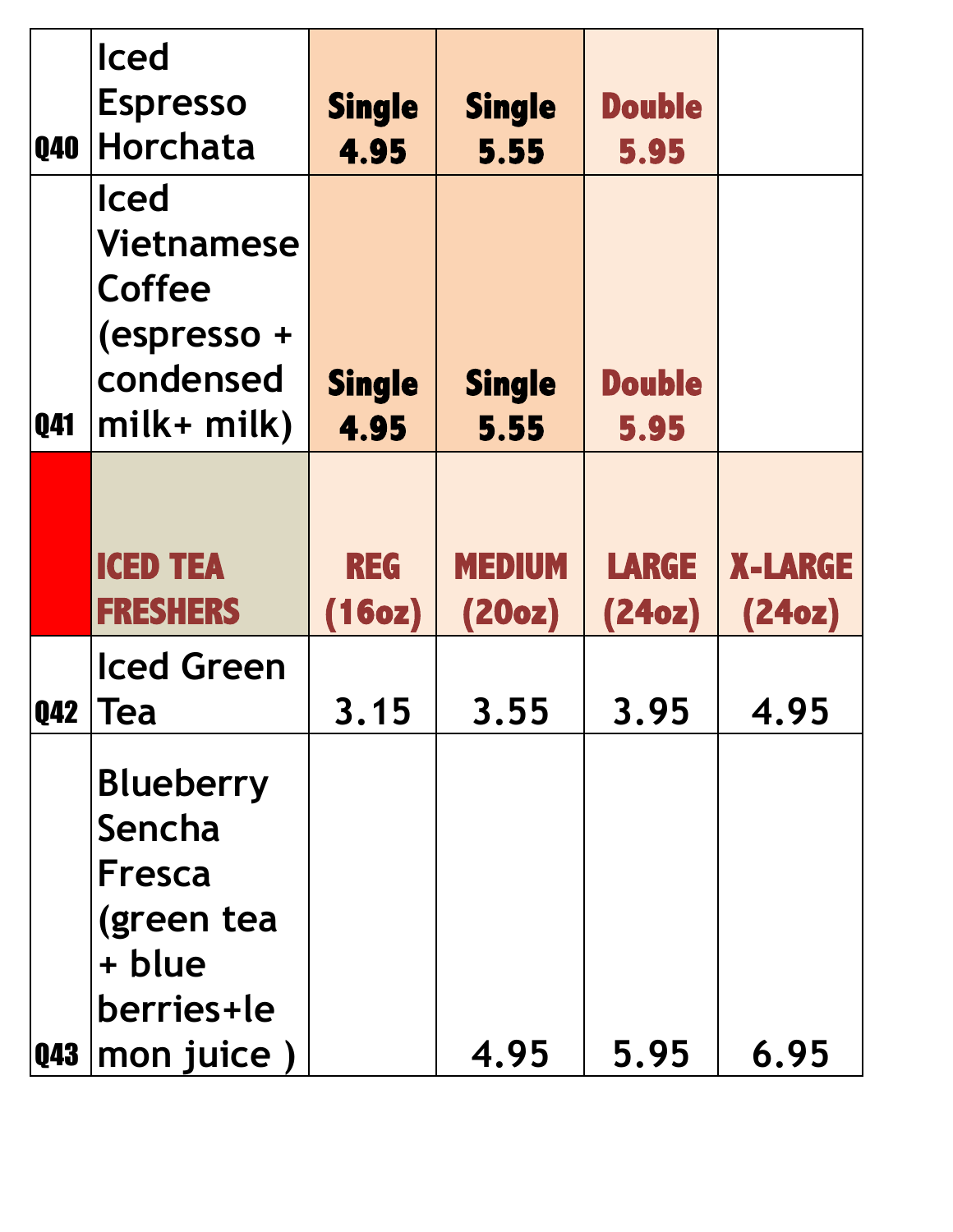|            | <b>Spicy</b>                                                  |      |      |      |
|------------|---------------------------------------------------------------|------|------|------|
|            | <b>Ginger</b>                                                 |      |      |      |
|            | Lemon                                                         |      |      |      |
|            | <b>Elixir</b>                                                 |      |      |      |
|            | (green tea                                                    |      |      |      |
|            | + ginger                                                      |      |      |      |
| <b>Q44</b> | lemonade)                                                     | 4.95 | 5.95 | 6.95 |
|            | <b>Thai Iced</b>                                              |      |      |      |
|            | Tea                                                           |      |      |      |
|            | Refresher                                                     |      |      |      |
|            | (Thai black                                                   |      |      |      |
|            | tea, milk &                                                   |      |      |      |
|            | simple                                                        |      |      |      |
| <b>Q45</b> | syrup)                                                        | 4.95 | 5.95 | 6.95 |
|            | Mango                                                         |      |      |      |
|            | Fresco de                                                     |      |      |      |
|            | <b>Ensalada</b>                                               |      |      |      |
|            |                                                               |      |      |      |
|            |                                                               |      |      |      |
|            |                                                               |      |      |      |
|            |                                                               |      |      |      |
|            |                                                               |      |      |      |
|            |                                                               |      |      |      |
| 46         | (with black)<br>tea +<br>simple<br>syrup,<br>fresh<br>fruits) | 4.95 | 5.95 | 6.95 |